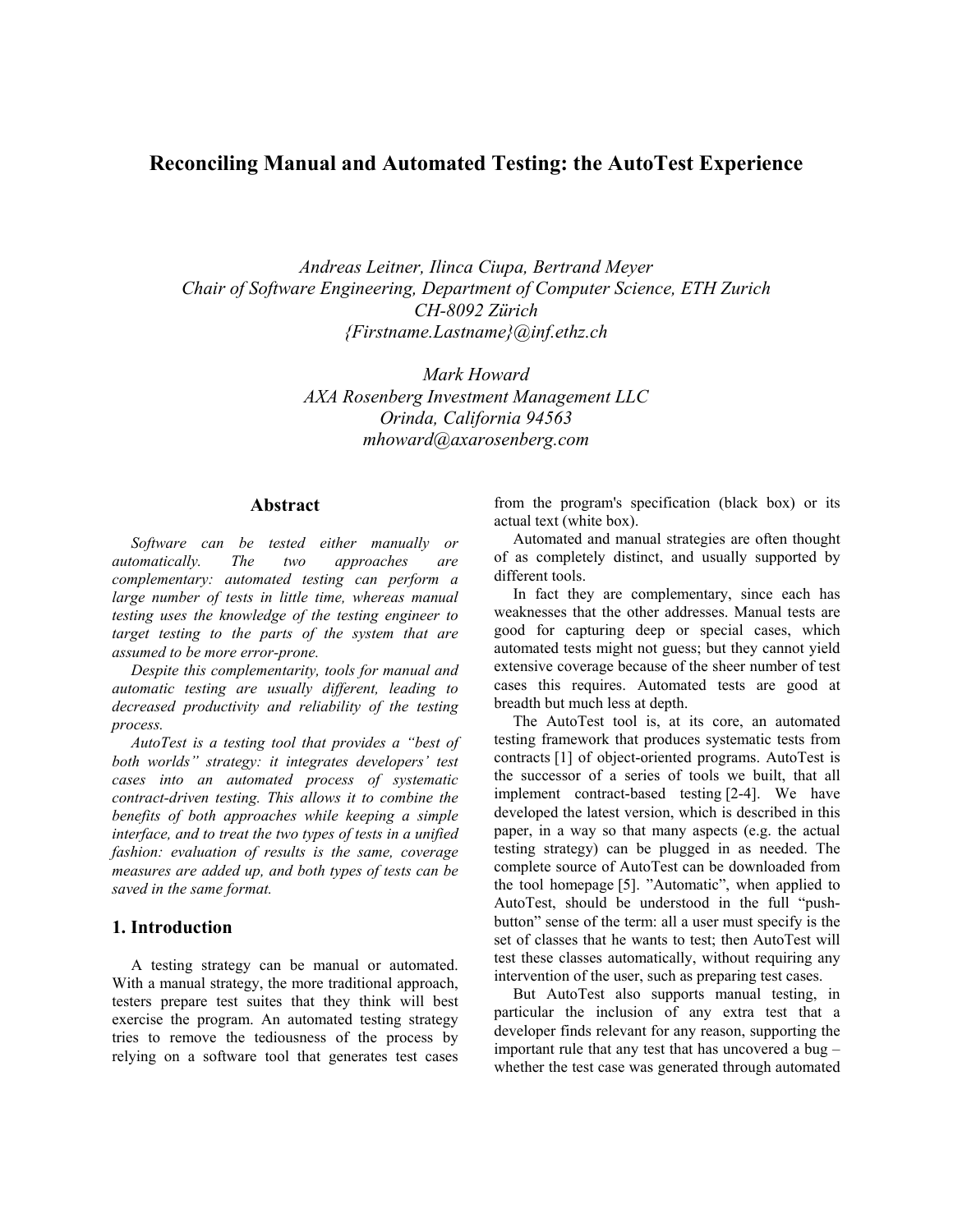or manual means – should remain part of the regression test database of the project.

One of the novelties of AutoTest is the close integration of its manual and automated testing parts. A manual test is represented by a class, distinguished only by its inheritance from a specific library class. The automated testing framework is able to detect such classes and then runs them first, reserving any remaining time for the generation and execution of as many automated test cases as timing constraints will permit. In incremental mode, the framework can be used to run test cases, manual or automated, that pertain only to parts of the software that have been modified since the last run.

Also contributing to the close integration of the two approaches is the use of a single mechanism contracts — as test oracle.

AutoTest is a released tool that has already served to uncover bugs in production libraries and systems. AutoTest currently targets Eiffel code, because Eiffel is one of the few languages that integrate executable specification. A large base of contracted code for testing our tool is available (which is not the case for the recent additions of contracts to such languages as Java and C#). Selecting relevant test cases from a test scope is applicable to object oriented languages in general. The integration with automated contract-based testing is only feasible for languages that support contracts either natively or via extensions such as JML [6].

The main contribution of this paper lies in the mechanisms that we provide to integrate the manual and automated testing strategies. This integration has the following advantages:

- The overall testing process benefits from the strengths of both manual and automated testing;
- Support for regression testing: any automatically generated tests that uncover bugs can be saved in the same format as manual tests and stored in a regression testing database;
- The measures of coverage (code, dataflow, specification) will be computed for the manual and automated tests as a whole;
- The interface is kept consistent and simple: AutoTest only requires a user to specify the classes that he wants to test. Manual unit test cases that are not relevant for any of those classes are automatically filtered out.

The paper is organized as follows: the next section contains a general presentation of the manual and automated testing strategies and motivates why they should be combined. Section 3 describes the architecture of AutoTest. Section 4 describes how the two strategies can be unified and how this was accomplished in AutoTest. Section 5 gives an evaluation of our approach. Section 6 provides related work and Section 7 presents ideas for future work and draws conclusions.

# **2. Testing strategies**

In this section we introduce the two strategies unified by our tool, manual testing and automated testing, then an analysis of the advantages and disadvantages of each, and the rationale for integrating them.

### **2.1 Manual testing**

Manual unit testing has established itself as an integral part in modern software development. It only reached a respectable state with the introduction of adequate tool support (the xUnit family of tools, e.g. jUnit for Java, sUnit for Smalltalk, pyUnit for Python, and Gobo Eiffel Test for Eiffel). Such frameworks are typically small but they provide significant practical benefits.

Manual unit testing frameworks automate test case execution. The test cases themselves (including input data generation and test result verification) need to be created by hand.

To add a new test case, the user must create a new class that inherits from an abstract test case class (often called *TEST\_CASE* or equivalent). Typically the goal of a test case class is to exercise one class from the system under test. The developer can put as many testing routines<sup>1</sup> into this new test case class as desired. The goal of such a routine is to test a certain scenario. With most frameworks, the names of these routines are required to start with *test*.

Testing frameworks use reflection to find the set of test case classes: membership in this set is determined by checking if a class inherits from the abstract test case class. During test case execution, all routines that start with *test* are invoked in sequence.

The test routines themselves have two responsibilities:

- They trigger the execution of the system, by creating objects and invoking routines on them.
- They verify whether the output and status of the system under test after the execution is correct. This is done by calling an *assert* routine in the test routines. This routine requires a boolean argument

-

<sup>1</sup> Routines are also called "methods".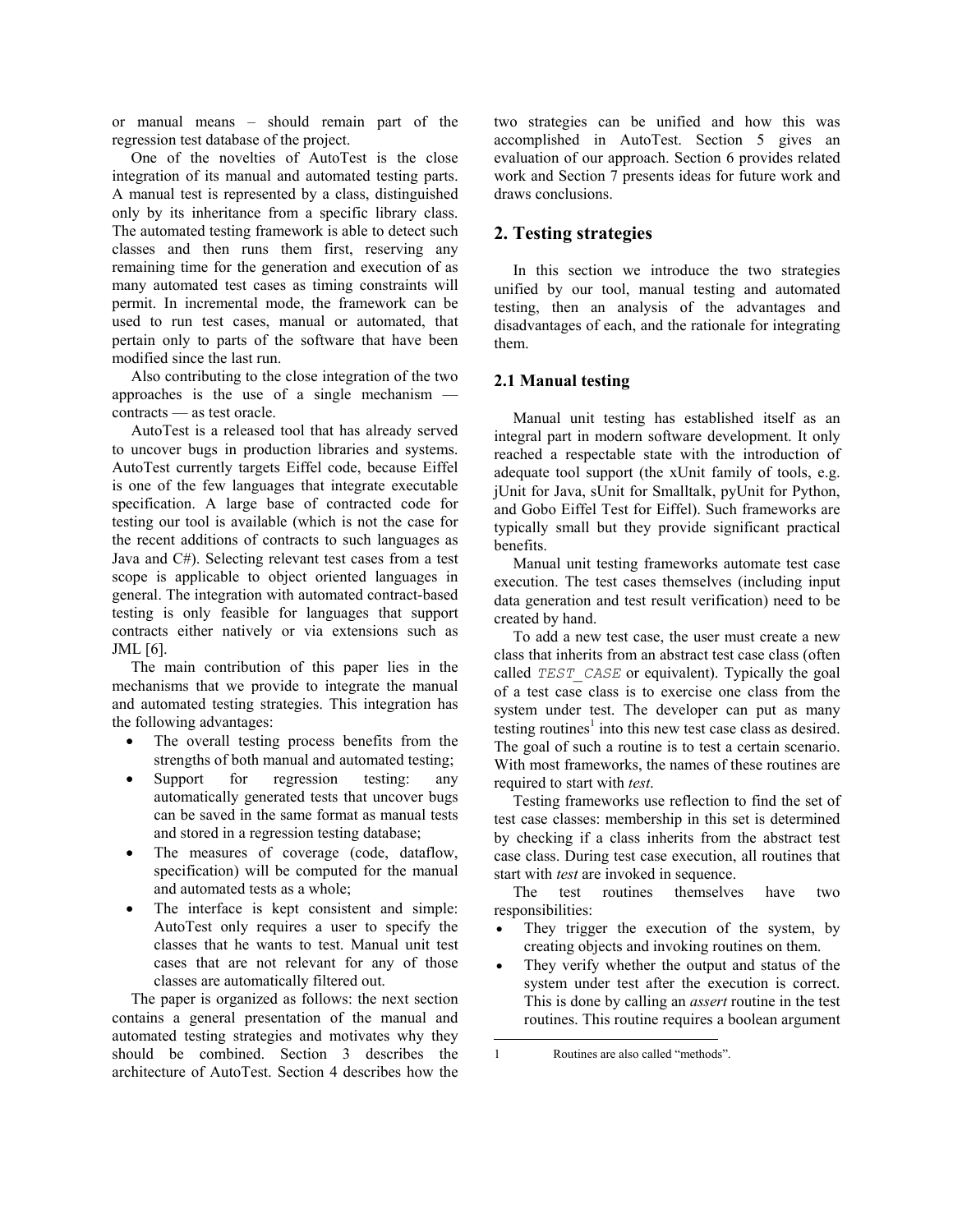that signals whether an assumption held or was violated.

Over time, software projects typically acquire a large number of manual unit tests. The execution of a whole test suite is usually time-consuming. Testing frameworks hence offer the ability to run test cases in isolation or run just a subset of the available test cases for incremental development.

### **2.2 Automated testing**

In contrast to manual testing, automated testing automates not only test case execution, but also test case generation and test result verification. A fully automated testing system is able to test software as-is, without any user intervention.

Contract-based testing achieves full automation through the use of contracts as oracle. Contracts are executable preconditions, postconditions, and invariants embedded in the software text [1].

Contracts are part of Eiffel [7] and Spec# [8], and are available as add-ons for Java using for example JML [6], iContract [9], or OCL [10].

Preconditions serve to filter out invalid input; postconditions serve to detect failures in the system under test.

Recently, contract-based testing [11, 12] has been the subject of much research, taking advantage of such techniques as: constraint solving [13], state pruning by monitoring read accesses [14], integration with static verifiers [15], evolutionary test case generation [16, 17], and synthesis through a planning system [18].

When using fully automated testing systems, users do not choose what test cases to execute. Instead, they typically provide a *test scope*: a set of classes that should be tested; in other words, they only have to specify what to test and not how.

AutoTest contains a fully automated contract-based testing strategy that creates test cases using random input data. This strategy receives the test scope as input and creates test cases for each routine of every class in the scope.

## **2.3 Manual vs. automated testing**

Automated testing requires less effort on the developer's side, but it cannot fully replace manual unit testing: developers are better at setting up complex input data and at finding *interesting* test cases (where "interesting" means "more likely to uncover a bug").

Nevertheless, automated testing retains strong advantages. A developer might misunderstand the real input domain of a routine. For example, he might not think of certain borderline cases, and may write an implementation that does not work as he would expect in those cases. Since his understanding of the input will be just as flawed when he tests the system, he is unlikely to write tests that exercise the erroneous cases; the bug will not be uncovered. An automated testing system does not try to guess the intended semantics of a system, hence it does not exhibit this weakness.

In this paper we present a way to integrate manual and automated testing that retains the advantages of both approaches:

- By testing both automatically and manually we uncover bugs that one strategy alone might miss.
- We retain a simple tool interface: the user only specifies what classes to test, not how. In particular this means that we have to automatically select those manual test cases from the complete set of manual test cases that are relevant with regards to the current testing goal.
- A single set of results is produced. Coverage data reflects coverage achieved by both manual and automated testing.
- Generated test cases that reveal a bug are saved in the same format as manual test cases. They can hence be easily added to the manual test suite.

### **3. AutoTest architecture**

AutoTest is a framework for fully automated software testing. It allows for arbitrary testing strategies to be plugged in and is not hard coded to a certain testing strategy. The pluggable testing strategy is only concerned with determining exactly how and with what inputs the system under test should be invoked. The actual execution is a task of the framework.



As shown in Figure 1, the main parts of AutoTest are: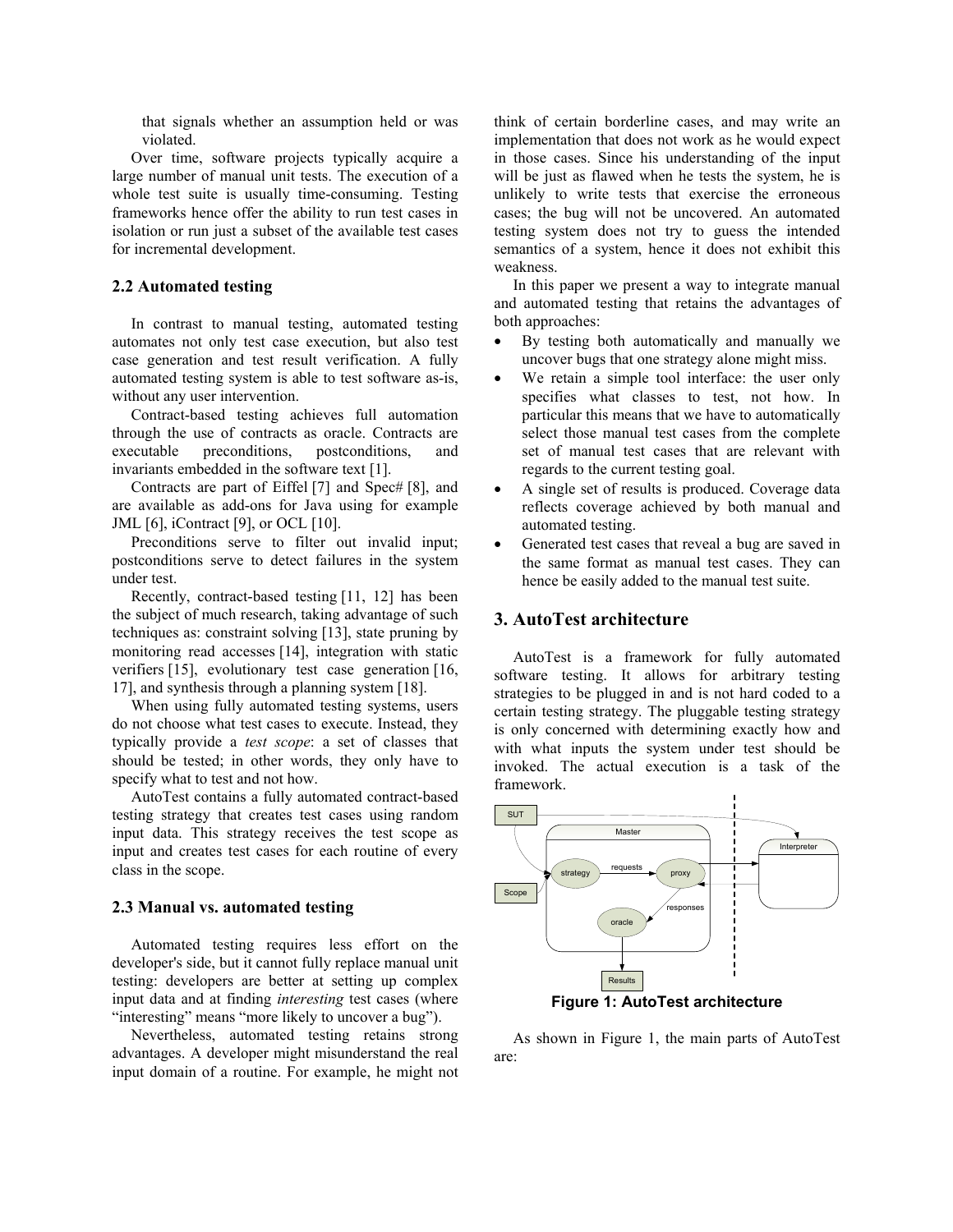- **Testing strategy**: pluggable component that determines what instructions should be executed on the system under test. A testing strategy receives the AST of the system under test and the test scope, i.e., the set of classes that should be tested. It then uses this information to synthesize test cases which it gives to the proxy. The strategy provided by default creates test cases that use random input to exercise the classes under test. In addition to the default strategy, we have developed an experimental *forward class testing* strategy [19], an experimental planner-based strategy and a strategy that handles manually written unit tests. The last strategy and its integration with automated testing are the main contribution of this paper and will be described in Section 4.
- **Interpreter:** Executes instructions on the system under test. The interpreter lives in a separate process to increase robustness. Typical instructions for the interpreter are: *create object*, *invoke routine*, and *assign result*.
- **Proxy:** Component that handles inter-process communication. The proxy receives execution requests from the strategy and forwards them to the interpreter. The execution results are then sent to the oracle.
- **Oracle:** The oracle is based on the idea of contract-based testing as further described in Section 4.4. It receives execution results and determines the outcome of the execution. The oracle then writes the testing results in the form of HTML documents to the hard disk.

# **4. Integrating manual and automated testing**

The two testing strategies described above can have several incarnations. In this section, we describe in detail their particular implementations in the AutoTest tool and how we obtain their seamless integration.

## **4.1 Test scope selection**

The first step in any testing strategy is to decide on the test scope. AutoTest is specifically designed for unit testing, where the scope is usually one or several classes of the system under test. AutoTest supports the incremental testing of software as it is being developed. Our tool requires no user intervention. A possible scenario is for software to be tested in the background, receiving the test scope from the IDE in the form of a list of recently changed classes, or to be

tested as soon as the code is committed to a version control system. In both cases testing can be limited to the part of the software that has changed.



**Figure 2: Example class diagram** 

Consider the class diagram depicted in Figure 2, which we will use as a running example. The classes *PERSON, CURRENCY, BANK* and *BANK\_ACCOUNT* make up the system under test. The classes *TEST\_BANK\_ACCOUNT, TEST\_CURRENCY* and *TEST PERSON* form the corresponding test suite. They are all descendants of class *TEST\_CASE*. Class *TEST\_BANK\_ACCOUNT* is a client of *BANK\_ACCOUNT,* class *TEST\_PERSON* is a client of *PERSON*, and class *TEST\_CURRENCY* is a client of *CURRENCY*.

AutoTest only requires an input file describing the system under test (similar to a make or ant file), and the list of classes that must be tested (the test scope). The following invocation instructs AutoTest to test the classes PERSON and CURRENCY:

#### auto test system.ace PERSON CURRENCY

The file system.ace is the standard build file for the system under test. Note that no part of the system under test (including the build file) has to be modified for testing.

Once AutoTest knows the test scope, it will perform all other steps necessary for test case generation, execution, and result evaluation in a completely automated manner.

# **4.2 The intuition behind the selection of relevant test cases**

Since AutoTest knows that the user is interested in testing classes *PERSON* and *CURRENCY*, it will not only test them automatically, but also detect the manual test cases that apply to them. The relevant test cases are detected through the two fundamental relations of object-oriented programming as follows: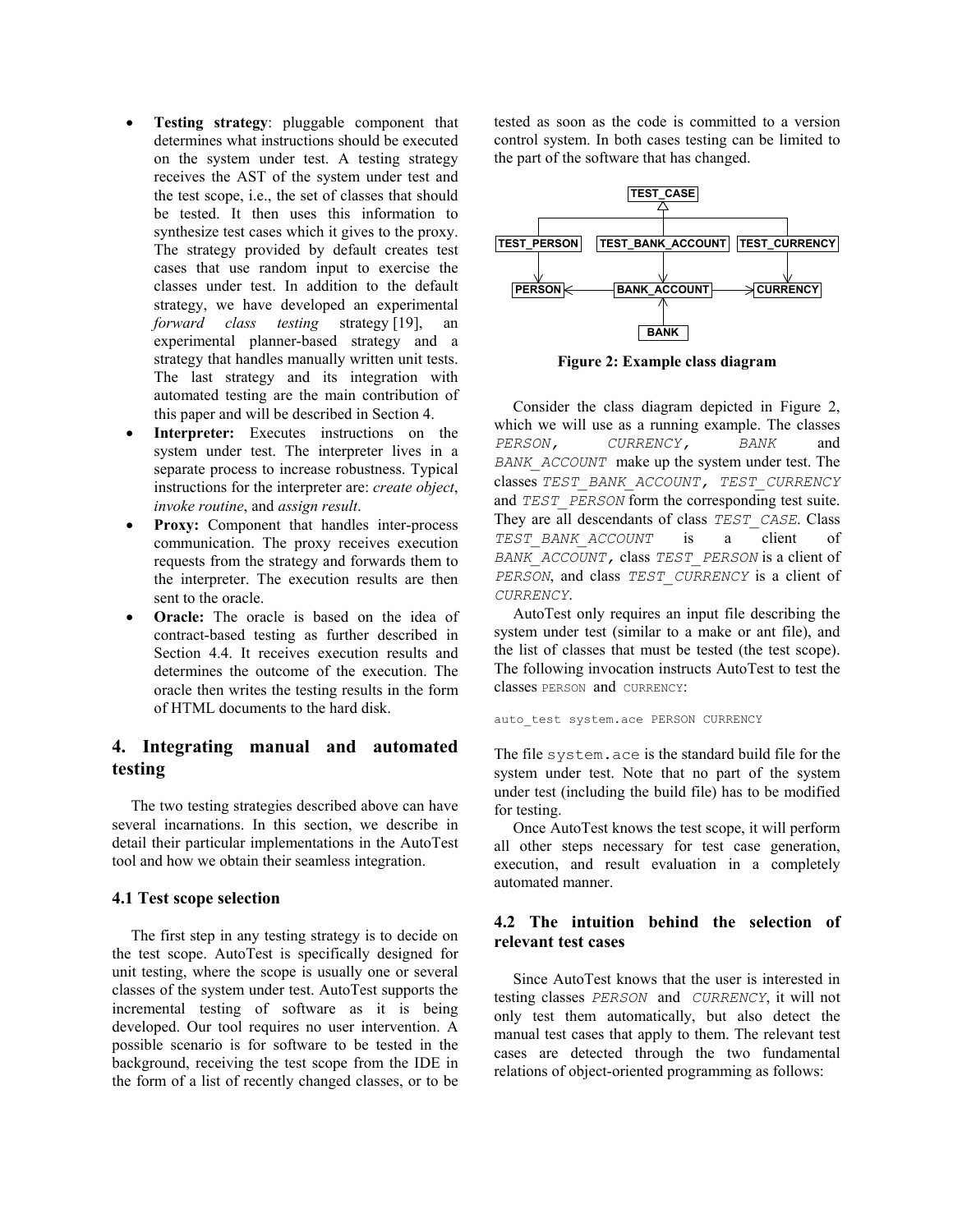- Inheritance is used to mark which classes are manual unit tests
- Client (or association) is used to determine which manual unit tests apply to the classes in the test scope.

The inheritance relation is commonly used in manual unit testing frameworks. Our use of the clientrelationship to reduce the number of relevant manual unit tests is novel. In an incremental development setting where development is constantly interleaved with testing it is important that test execution be fast. Since the execution of the whole test suite might take too long, this reduction is a great improvement.

We detect the complete set of manual test cases (in the example *TEST\_BANK\_ACCOUNT, TEST\_CURRENCY* and *TEST\_PERSON*) using the inheritance relation. To reduce the number of test cases we only select those test cases that are clients of a class in the scope: *TEST\_CURRENCY* and *TEST\_PERSON*.

In most unit test suites a given test case class is dedicated to testing one class from the system under test. Any such test case class is obviously a direct client of its class under test; we will call it *immediately relevant*. The notion of immediate relevance is naturally extended by including tests that are directly or indirectly clients of a class under test. This extension, called *recursive relevance*, can capture subtle interactions between classes that may not be caught by examining only immediate clients. In our example the set of recursively relevant test cases would also include class *TEST\_BANK\_ACCOUNT* because it is a client of class *BANK\_ACCOUNT*, which is a client of class *CURRENCY*, which is in the test scope. Test case selection based on recursive relevance ensures that all test cases that may exercise a class from the scope are selected. In contrast, a selection made by a human may not include all test cases relevant to a change that has been made.

We now formalize these two notions of relevance and our strategy for test case selection.

# **4.3 Formal description of the selection of relevant test cases**

This section describes the notion of immediately relevant and recursively relevant test cases and shows how they can be implemented efficiently.

Let *C* be the set of classes making up the system under test and  $tc \in C$  be the abstract test case class from which every manual test case class inherits. We need notations for the inheritance and client-of relations:

**Definition 1 (inheritance).** Let *inh* be the inheritance relation such that for any two classes *a,b*∈ *C, a inh b* iff *a* is a direct descendant (subclass) of *b*.

The set of manual test cases *T* is defined as  $T := \{ t \in C | t \text{ in } h^+ t c \}$ 

where *inh<sup>+</sup>* denotes transitive closure of the relation *inh*. Hence, *T* is the set of all manual test cases from the system under test.

**Definition 2 (client-of).** Let *co* be the client relation such that for any two classes  $a, b \in C$ ,  $a \text{ co } b$  iff  $a$  is a *direct client* of *b*. Furthermore, *a* is an *indirect client* of *b* iff *a co\* b* where *co\** denotes the reflexive, transitive closure of the relation *co.*

We denote the inverse of the client-of relation, called supplier-of, by *so*.

Let  $S \subseteq C$  be the given test scope. The sets of immediately and recursively relevant test cases are defined as:

- $T_{immediate} := \{ t \in T \mid \exists s \in S : t \text{ co } s \}$
- $T_{recursive} := \{t \in T \mid \exists s \in S : t \textbf{co}^* s\}$

Given a class *s* in the test scope, computing all test cases that are clients of *s* requires the traversal of all classes in *C*. However, to compute the suppliers of a test case *t* that are in the test scope, it is sufficient to traverse *t* and all its direct and indirect parents. Consequently, in our implementation we use the supplier-of relation to compute *Timmediate*.

The set *Timmediate* can be calculated efficiently using the supplier-of relation. To obtain *Trecursive* we need to compute the transitive closure of the suppliers of all test cases, which involves finding all indirect suppliers of these test cases. In large and highly interconnected systems this can lead to a significant overhead.

To improve performance when computing *Trecursive* , we use a *reasonable* approximation of the relation *so\** . We define this approximation based on some observations about constants:

- Constants have types that are defined in a core library of the language.
- Core libraries are self-contained, meaning they do not depend on classes external to the library.
- Core libraries do not need testing except from the compiler provider.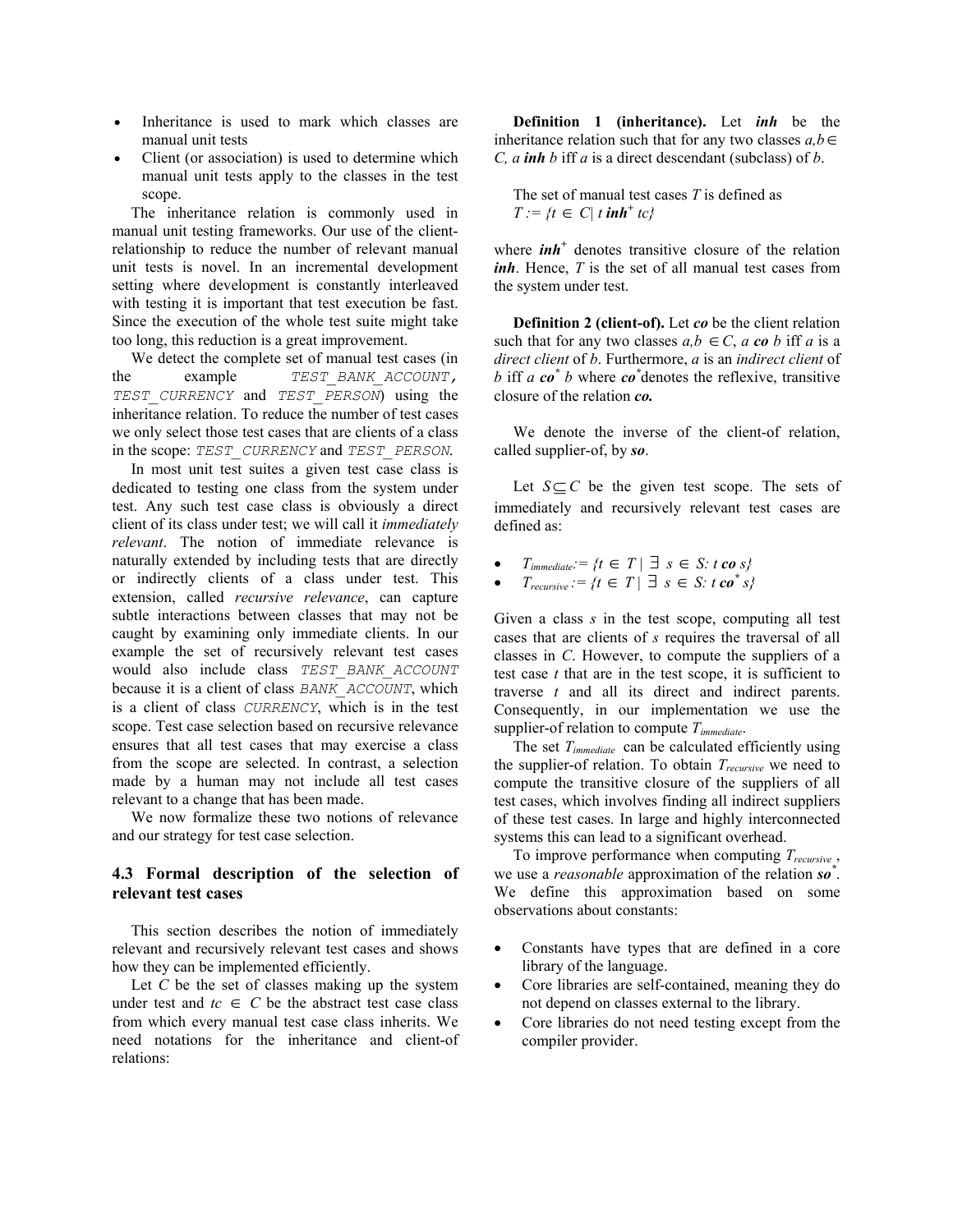Thus, when computing *so\** it is sufficient to consider classes outside of the core library.

Let  $so_{nc}$  be the relation between classes such that for  $a, b \in C$ , *a* so<sub>nc</sub> *b* iff *a* is a supplier of *b* that does not occur in a core library. Given a class *b*, the direct and indirect suppliers of *b* that do not occur in a core library are the classes *a* such that *a*  $so^*_{nc}b$ .

The computation of the relation  $so^*_{nc}$  is also expensive, since it depends on the semantics of every class involved. Note that this is also true for the relations introduced above. There exists an overapproximation of *so\* nc*, based on purely lexical analysis, which makes it cheap to compute:

- Given a class *a* mark all type names occurring in the text of *a* as belonging to the result set.
- Process all type names occurring in the text of *a* recursively.

This over-approximation can be used to compute *Trecursive* more efficiently.

### **4.3 Execution**

AutoTest allows to specify the duration of testing: users can provide a number of minutes (or use the default of 10) representing how long they would like AutoTest to test their classes. When the time has elapsed, AutoTest stops testing and displays the results.

AutoTest executes relevant manual test cases first. The remaining time is used for automatic testing of classes in the scope. The reason for this scheduling is that the existence of manual tests indicates that the user is most interested in those tests: hence we execute them in the beginning. Any time that remains may be used for generating and running as many automated tests as possible.

#### **4.4 Oracle**

-

The oracle is notoriously difficult to automate: AutoTest uses the contracts embedded in the software for this purpose. These contracts come in the form of routine pre- and postconditions, class invariants, loop variants and invariants, and  $\text{check}^2$  instructions.

Contracts contain the specification of the software and can be monitored at runtime. Except for the case when a generated test case directly violates the precondition of the routine under test (and hence this is an invalid test case), any contract violation signals a mismatch between the implementation and the

specification. Hence, whenever it encounters a contract violation (with the exception of the case mentioned above), AutoTest signals a bug and the test case that triggered the contract violation is accordingly marked as failed. If all contracts are fulfilled during the execution of a test case, the test case is marked as pass. The same result verification process can be applied in the case of manual tests. The user need not write any result checking code; the contracts are the oracle, hence, just as above, any contract violation will cause the manual test case to fail and lack of contract violations will mean that the manual test case has passed. To add supplementary checks on the results, it suffices (as shown in the example below) to embed them in a check instruction, a regular contract perfectly integrated in the contract-based oracle system. The following example shows a manual test case that uses such a check instruction.

```
class TEST_BANK_ACCOUNT 
inherit TEST_CASE 
feature -- Tests 
   test_creation is 
        -- Check that bank accounts are created
        -- with an initial balance of 0. 
     local 
       b: BANK_ACCOUNT 
       p: PERSON 
     do 
       create p.make ("John Doe", 30) 
       create b.make (p) 
       check 
          bank account empty: b.balance = 0
       end 
     end
```

| open all   close all                                                              | <b>STRING</b>                                   |      |
|-----------------------------------------------------------------------------------|-------------------------------------------------|------|
| unified_testing                                                                   | <b>Status: fail</b><br><b>Test Case Summary</b> |      |
| <b>E</b> Classes selected for testing<br><b>E-COSTRING</b>                        |                                                 |      |
| <b>E-O TWO WAY SORTED SET</b><br><b>E-ROOT CLASS</b>                              | Total:                                          | 1349 |
| <b>E-OLINKED LIST</b>                                                             | Bad Response: 76                                |      |
| <b>BINARY SEARCH TREE SET</b><br><b>E-BAR</b>                                     | Fail:                                           | 44   |
| <b>E</b> CFOO                                                                     | Invalid:                                        | 454  |
| Manual unit tests<br><b>E</b> TEST FOO<br><b>E-C</b> TEST BAR<br>TEST HELLO WORLD | Pass:                                           | 775  |
| <b>E-OTEST STRING</b><br>Other classes                                            |                                                 |      |

**Figure 3: Screenshot of AutoTest results** 

**Unified results.** A great advantage of the integration of automated and manual tests is the unification of their results. After all manual and automatically generated test cases have been run, AutoTest displays their results in the same setting, as shown in Figure 3. This is very convenient for the user of the tool, because for him it is not important what kind of test case uncovered the bug, but only that the

<sup>2</sup> In C++ and Java, the equivalent of the check instruction is the assert mechanism.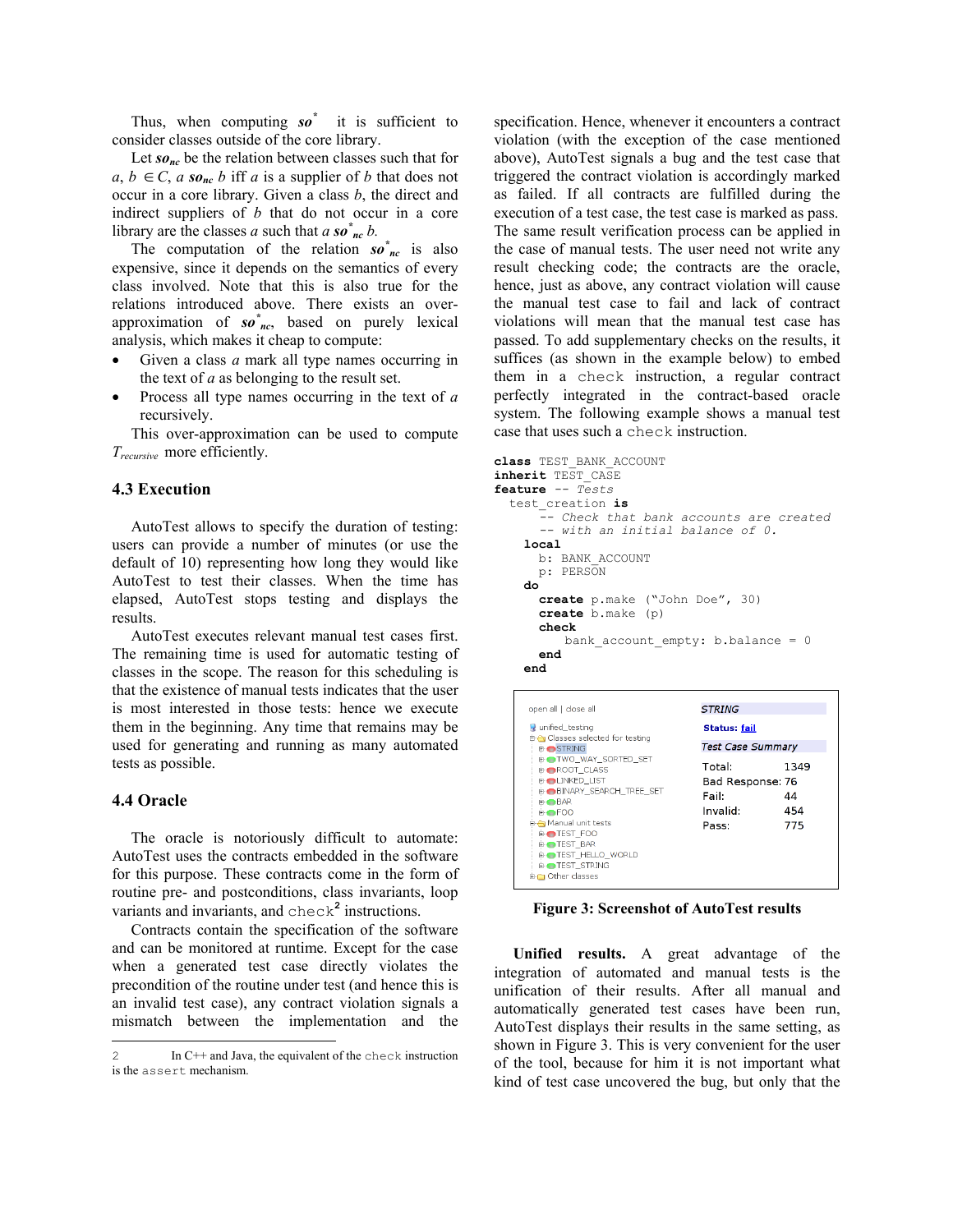bug was found (or that all test cases passed). In addition, AutoTest provides a bug-reproducing witness.

A major drawback of performing manual and automated tests through separate tools is that the coverage measures will be computed separately too. Obviously, adding the two resulting measures will not give the overall coverage of the manual and automated tests. This problem disappears in AutoTest: as test cases are executed in the same framework, their coverage is also computed together. Hence we will have only one measure, representing the coverage achieved by manual and automated tests together.

Another advantage of the integration of manual and automated tests is that automatically generated tests that fail can be saved in the format of manual tests (classes inheriting from *TEST\_CASE*) and stored in a regression testing database, together with any failing manual tests.

# **5. Evaluation**

As noted in Section 1, automatically generated and manually written tests have different strengths. An automatic strategy can generate and run a much greater number of test cases than a human could run in the same time. Table 1 shows some results obtained by the automatic strategy when testing some widely used Eiffel libraries and applications.

**Table 1: Results obtained by the automatic strategy when testing some Eiffel libraries and applications** 

| <u>uppnouuvno</u> |                |              |  |
|-------------------|----------------|--------------|--|
| Library/          | Failed tests / | <b>Buggy</b> |  |
| Application       | Total tests    | routines     |  |
|                   |                | total        |  |
|                   |                | tested       |  |
| EiffelBase (base) | 1513/39615     | 127/1984     |  |
| base.structures   | 1143/21242     | 88/1400      |  |
| Gobo math         | 16/1539        | 9/144        |  |
| DoctorC           | 1283/8972      | 15/33        |  |

For illustration purposes, we provide an example of a bug that was found by AutoTest in the EiffelBase library. The bug is located in routine has of generic class BOUNDED\_STACK [G], which checks if the argument that it receives is an element of the bounded stack. The following test case generated by AutoTest found a bug in this routine:

create {BOUNDED\_STACK [ANY]} v 75.make (8)

v\_76 := **Void**  $v^{-77}$  := v 75.has (v 76)

The first instruction creates an empty bounded stack with at most 8 elements. AutoTest signals a bug because the postcondition of has is violated:

not\_found\_in\_empty: **Result implies not**  is\_empty

Since no element has been pushed on the stack no element should be contained in it. Nevertheless **Result** is set to true and the implementation of routine has is wrong. Upon creation the stack already allocates space for all 8 elements that it is able to store. The space of these elements is by default initialized with **Void**. The bug in has is that it traverses those empty cells even though it should know that they are not in use yet.

Although, as shown above, AutoTest can find many bugs even in production-quality code, manually written test cases benefit from the knowledge that the tester has about the system under test, and hence can uncover bugs that an automatic strategy might not find given limited time. We provide two examples of such bugs here. They are both located in the EiffelBase library mentioned in Table 1.

Class STRING from cluster base.kernel contains a routine is integer returning a boolean result which indicates whether the string represents an integer. It does so by checking that each character in the string is a digit, except for the first one, which can also be a plus or a minus sign. AutoTest did not find any bug in this routine when testing it automatically, but the following manually written test case did:

```
create {STRING} s.make_filled ('2', 100) 
check not s.is_integer end
```
This test case creates a string that is 100 characters long, each character being '2'. Function is\_integer returns true, but the number that the string represents is much greater than the maximum integer. Therefore, when this routine is called in the precondition of procedure to\_integer (for example) it will return true for the given string, then to\_integer will try to convert it to an integer number and will fail.

Another bug that was found only by a manual test case and not by AutoTest appears in routine occurrences of generic class BOUNDED\_STACK [G]. This routine should return the number of times an element occurs in the bounded stack. The manual test case that uncovered the bug is: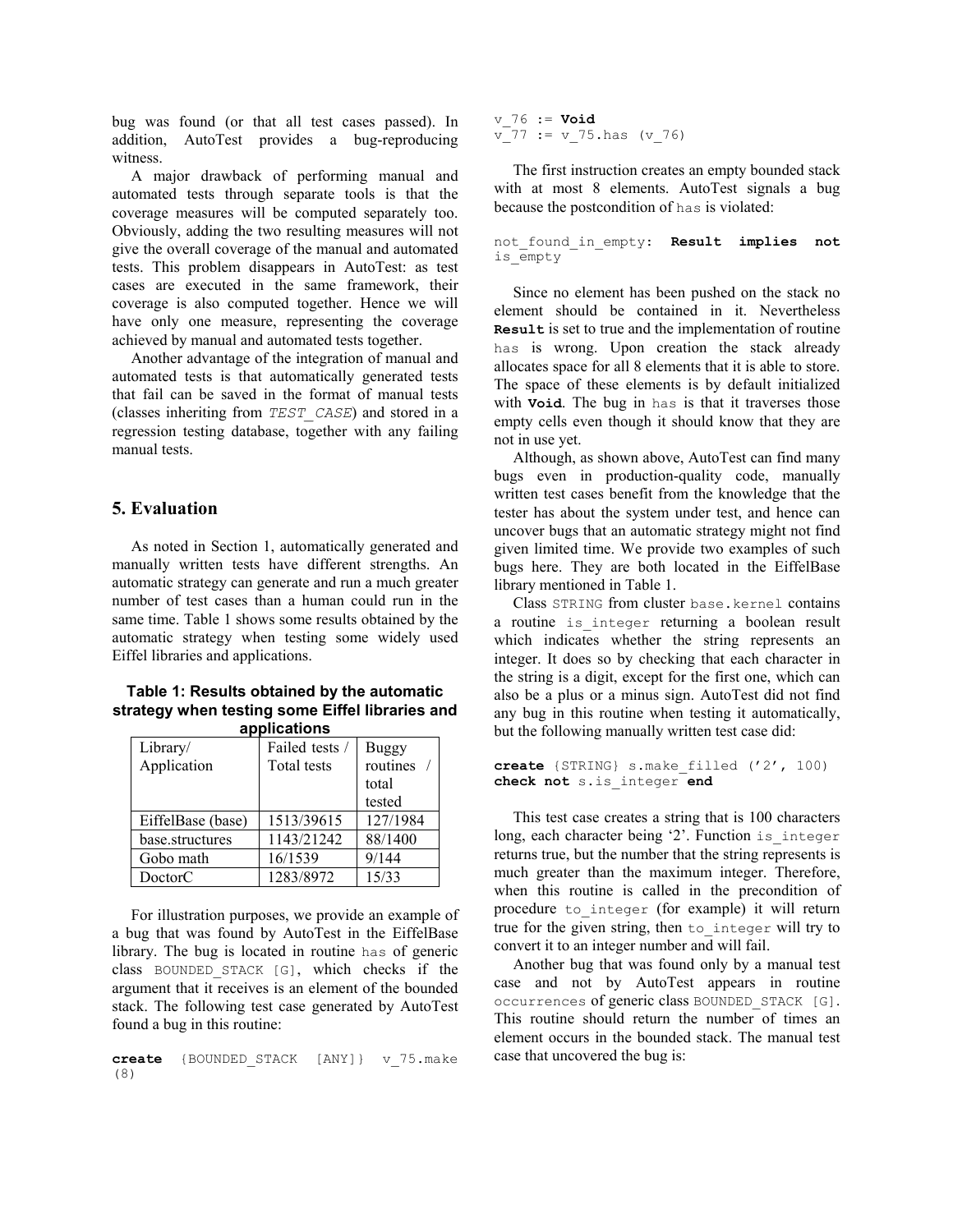**create** {BOUNDED\_STACK [ANY]} bs.make (9) **check** bs.occurrences (Void) = 0 **end**

The first instruction creates an empty bounded stack with an initial capacity of 9 elements. The second tries to compute how many Void elements there are in this bounded stack, and occurrences wrongly returns 9, because the empty slots in the structure are counted as Void elements. The automatic strategy also tried to call occurrences with a void argument, but the postcondition of this routine only states that the result should be greater than or equal to 0, so the routine passes its automatically generated tests.

These two examples illustrate two issues that the automatic strategy has:

- In the first case, generation of input values;
- In the second case, incomplete oracle (because of under-specified contracts).

Another problem that the current random strategy for generating input values has is that it cannot fulfill strong preconditions in a limited time. Routines with many arguments and preconditions on each of them are particularly problematic. Naturally, manually written test cases do not suffer from the same drawback, and are thus necessary for testing these routines that the automatic approach leaves untested.

### **6. Related work**

Support for manual unit testing has been greatly improved with the advent of the xunit family of tools. Some of its members are JUnit [20] for Java, SUnit [21] for Smalltalk, or Gobo Eiffel Test [22] for Eiffel. The idea of using the client relation to detect relevant manual test cases was first implemented in Rose Studio, an in-house IDE developed at AXA Rosenberg. Rose Studio tightly integrates with manual unit testing but does not cover automated testing.

All these tools function by the same principle: they provide an automated test driver, but the user still has to write the test case to be executed: input values, code for calling the routines under test, and code for comparing the expected result to the actual one. Despite the amount of manual work involved, automatic execution brings a big improvement over fully manual testing, so these tools have become very popular and are still the de-facto standard for manual unit testing. They allow testers to exercise the inputs and parts of the code that the testers think are most likely to expose bugs. Because of the amount of work involved, the size of a manual test suite cannot compare to the size of an automatically generated one, so testers have to pay particular attention to how they invest their effort and always try the combinations of inputs that they think will bring the most information about the system under test.

The research community has invested a lot of effort during recent years into developing tools for completely automatic testing. AutoTest [23] is part of this effort. The Korat [14] tool can also perform automatic testing of contracted code; it provides full coverage of a bounded subset of the input domain by creating all non-isomorphic inputs that satisfy a boolean predicate up to a given size. This strategy for generating input values is especially useful when dealing with predicates on the structure of the input, but is not as efficient for arithmetic expressions. DART [24] is another tool that can perform fully automatic testing; however, it is designed to work at the level of the whole, integrated system, while AutoTest specifically targets unit testing.

A tool very similar in concept to AutoTest is Jartege [25] (Java Random Test Generator), which performs automatic testing of Java programs equipped with JML [6] contracts. This tool also uses random generation of test inputs, and for routines with strong preconditions the user must write generators for the parameters.

Another approach to input value generation relies on symbolically executing the routine under test to find inputs that cover a certain path [26, 27]. Although code coverage is an important measure of test quality, achieving full path coverage in no way guarantees that all faults are detected in the tested software.

Other strategies go into the direction of trying to improve the performance of random testing, while keeping its simplicity. Adaptive Random Testing (ART) [28] go into this direction: they provide ways of generating and selecting inputs based on a random strategy, but use a notion of "distance" between the inputs in order to run tests with values that are "far" away from each other in the input domain. This strategy improves over the efficiency of random testing for non-point types of failure patterns. The distribution of failure-causing values in the input domain is important for the efficiency of ART; this strategy is based on the idea that failure-causing inputs are clustered into regions.

Despite the fact that all tools cited here provide great advantages by the degree of automation that they offer, the implemented automatic testing strategies cannot make up for the lack of specialized knowledge that a human tester has. When manual and automatic testing are integrated, each of them can benefit from the advantages offered by the other.

Parasoft's Jtest tool [29] automatically generates and runs unit tests on Java classes, and tests code for compliance with development rules. Contracts can be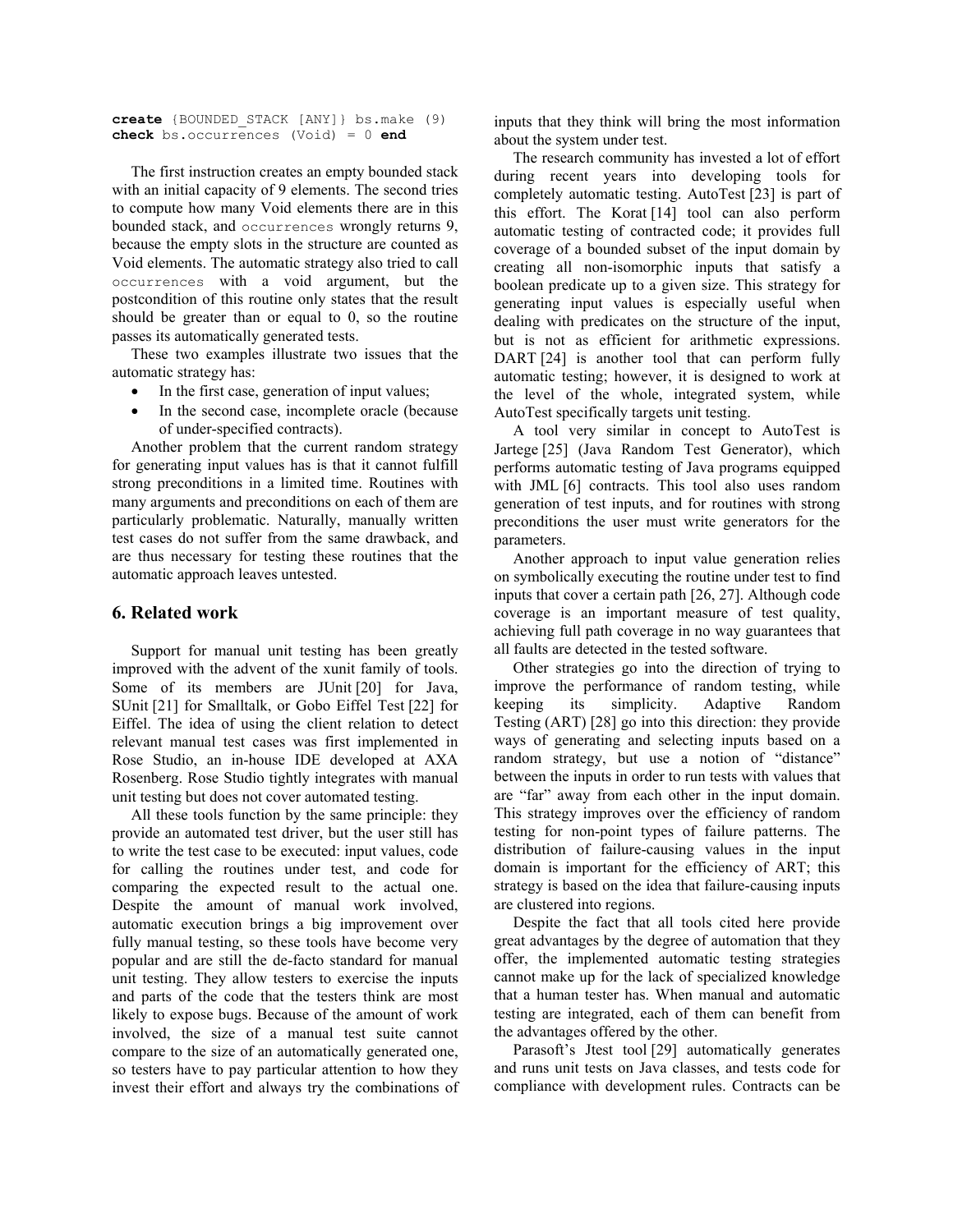added to Java code by using the same company's Jcontract tool. Developers can also add their own unit tests. However, Jtest does not use the transitive closure of the client relation for manually written unit test cases to determine which test cases are relevant for which class, as is the case in our work. Instead, when the user selects a certain class for testing, Jtest will only run the unit tests that were specifically designed for that particular class.

Agitator [30] is a commercial tool that integrates dynamic invariant discovery [31] with other recent ideas from the testing research community into an Eclipse extension. It uses several strategies of automatic testing to infer likely invariants that then can be promoted to real assertions by the developer. In contrast to our work it does not assume the presence of contracts. Agitator can include manual unit tests in its harness, but does not detect relevant test cases automatically.

Augmenting manual unit tests with automatically generated ones has also been investigated [32, 33]. In the former, operational abstractions are generated from the execution of manual tests and then any automatic tests that violate these abstractions are candidates for inclusion in the test suite. In the latter, an operational model of the behavior of the classes under test is also inferred from a set of correct executions. Automatic test cases whose executions produce models different from the inferred ones are considered likely to identify faults. Both these techniques use dynamic discovery of program properties, against which program behavior is checked afterwards. Our technique assumes the presence of contracts in code, and these contracts are not modified in any way during testing.

# **7. Future work and conclusions**

We have shown that the seamless integration between manual and fully automated tests has several advantages, such as combining the strengths of both approaches, the support it provides for regression testing, and the unification of coverage data. We have shown how the interfaces to an automated testing strategy and a manual one can be unified: the user provides the set of classes to be tested; these classes directly drive the automated strategy and are input for a selection process of manual unit tests.

The already existing features of AutoTest open the way towards *continuous testing* (or *testing in the background*), based on the integration of AutoTest in an integrated development environment (IDE). Because the tool can test software completely autonomously, it can be constantly run in the background while the developer is writing the code. As soon as a bug is found, the corresponding routine can be marked (in an un-intrusive way), to draw the developer's attention that the current implementation of the routine is not correct with respect to its specification. A further advantage of integrating AutoTest into an IDE is that the test scope selection is automated too, since the IDE can keep track of classes that have changed.

Moreover, AutoTest can be used in a test-driven development process [34]: the manual tests (which are written first in such a process) will be continuously executed by AutoTest in the background; as long as they fail, the corresponding routines will be highlighted (similar to syntax and type check errors), and these warning signs will only disappear once the test cases pass.

### **8. Acknowledgements**

We thank Vijay D'silva, Manuel Oriol, Bernd Schoeller, Lisa Liu, and Piotr Nienaltowski for their valuable feedback, and Eric Bezault both for fruitful discussions and the Gobo Eiffel framework.

# **9. References**

- [1] B. Meyer, *Object-Oriented Software Construction*: Prentice Hall PTR, 1997.
- [2] I. Ciupa, "Test Studio: An environment for automatic test generation based on Design by Contract," ETH Zurich, 2004.
- [3] I. Ciupa and A. Leitner., "Automatic Testing Based on Design by Contract," in *Proceedings of Net.ObjectDays 2005*, 2005, pp. 545-557.
- [4] A. Leitner, "Strategies to Automatically Test Eiffel Programs," Graz University of Technology, 2004.
- [5] A. Leitner and I. Ciupa, "AutoTest," http://se.ethz.ch/people/leitner/auto\_test, 2006.
- [6] E. P. G. T. Leavens, C. Clifton, Y. Cheon, C. Ruby, D. Cok, P. Müller, J. Kiniry, *JML Reference Manual*: (draft), 2005.
- [7] "Eiffel Analysis, Design and Programming Language," *ECMA Standard*, vol. 367, 2005.
- [8] M. Barnett, K. R. M. Leino, and W. Schulte, "The Spec# programming system: An overview.," in *CASSIS 2004: Construction and Analysis of Safe, Secure and Interoperable Smart devices*: Springer, 2004.
- [9] R. Kramer, "iContract The Java(tm) Design by Contract(tm) Tool," in *TOOLS '98: Proceedings of the Technology of Object-Oriented Languages and Systems*. Washington, DC, USA: IEEE Computer Society, 1998, pp. 295.
- [10] M. Richters and M. Gogolla, "On Formalizing the UML Object Constraint Language OCL," in *Proc.*